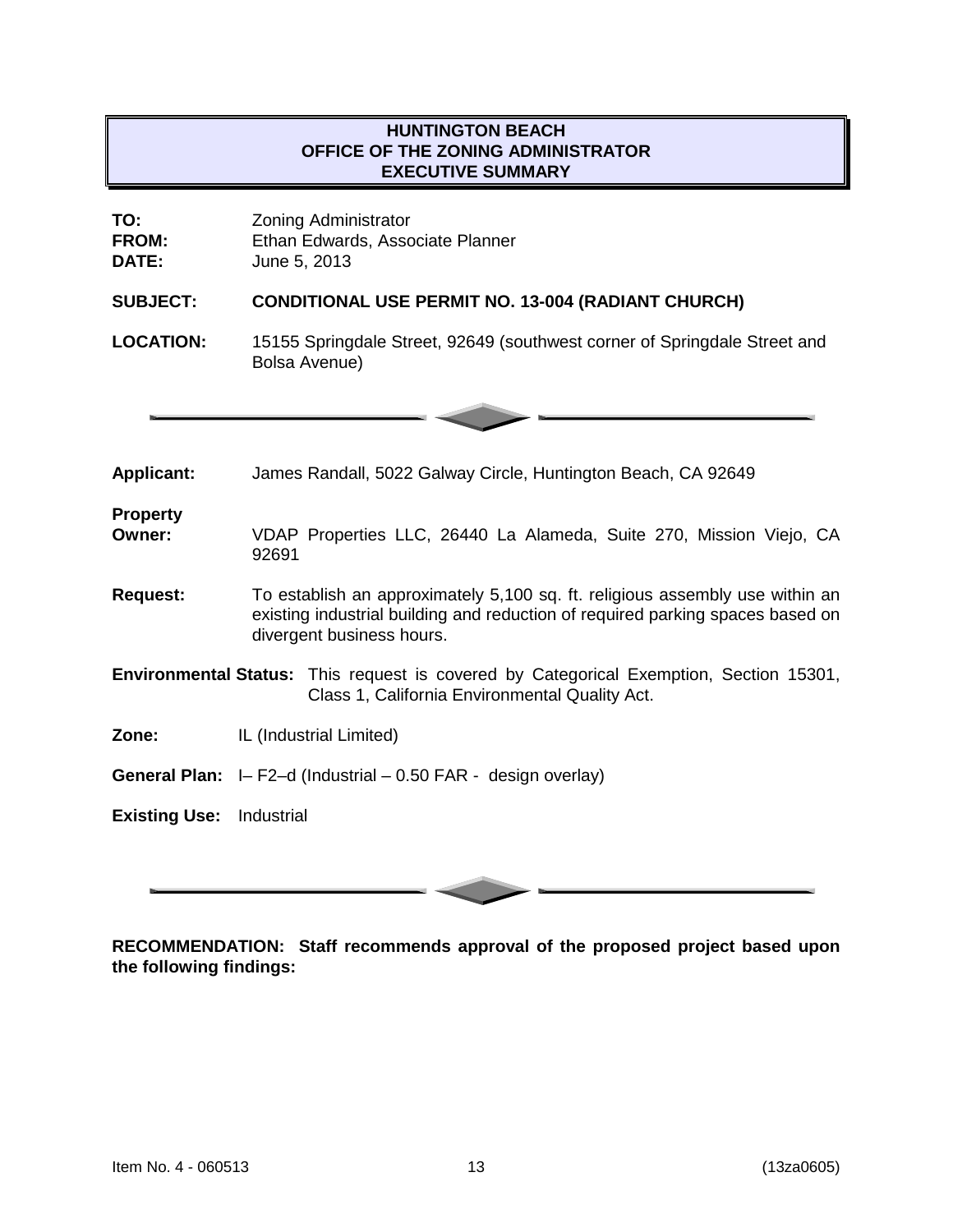# **SUGGESTED FINDINGS FOR PROJECTS EXEMPT FROM CEQA:**

The Zoning Administrator finds that the project will not have any significant effect on the environment and is exempt from the provisions of the California Environmental Quality Act (CEQA) pursuant to section 15301 of the CEQA Guidelines, because the project consists of a minor alteration of an existing industrial building involving no expansion in the overall floor area of the structure.

### **SUGGESTED FINDINGS FOR APPROVAL - CONDITIONAL USE PERMIT NO. 13-004:**

- *1.* Conditional Use Permit No. 13-004 for the establishment of a 5,100 sq. ft. religious assembly use within an existing industrial building and reduction of required parking spaces based on divergent business hours will not be detrimental to the general welfare of persons working or residing in the vicinity or detrimental to the value of the property and improvements in the neighborhood. The religious assembly use is not anticipated to generate any significant noise, traffic, parking or other impacts detrimental to surrounding properties and inconsistent with the subject property's industrial zoning. The main entrance of the use will face Springdale Street and the nearest residential use is approximately 290 ft. northwest of the subject building. As conditioned, the use will be conducted within the interior of the building with a limitation on both the hours of operation and business activities to prevent the use from exceeding established noise thresholds as defined by the City Noise Ordinance (Chapter 8.40 Noise Control). The project will provide adequate parking within 250 ft. of the subject building, in accordance with applicable Huntington Beach Zoning and Subdivision (HBZSO) code requirements, based on divergent business hours of operation within the industrial center.
- *2.* The conditional use permit will be compatible with surrounding uses because the religious assembly use will be conducted wholly within the interior of an existing building. The facility will operate daily with the highest demand for parking (primarily on evenings and weekends), occurring at times when most surrounding businesses are closed. Other existing indoor religious assembly uses have been primarily established within industrial areas and maintain similar characteristics to permitted industrial uses.
- *3.* The proposed conditional use permit will comply with the provisions of the base district and other applicable provisions in Titles 20-25 of the Huntington Beach Zoning and Subdivision Ordinance (HBZSO). The HBZSO authorizes religious assembly uses in the IL (Industrial Limited) zone, subject to approval of a conditional use permit. In addition, the conditional use permit will comply with the applicable development standards in the district in which it will be located, including minimum onsite parking (with the exception of the requested reduction of required parking spaces), minimum setbacks, and maximum floor area ratio.
- 4. The granting of the conditional use permit will not adversely affect the General Plan. It is consistent with the Land Use Element designation of Industrial on the subject property. In addition, it is consistent with the following objectives and policies of the General Plan:

#### *Land Use Element*

*Objective LU 9.4:* Provide for the inclusion of recreational, institutional, religious, educational and services uses that support resident needs within residential neighborhoods.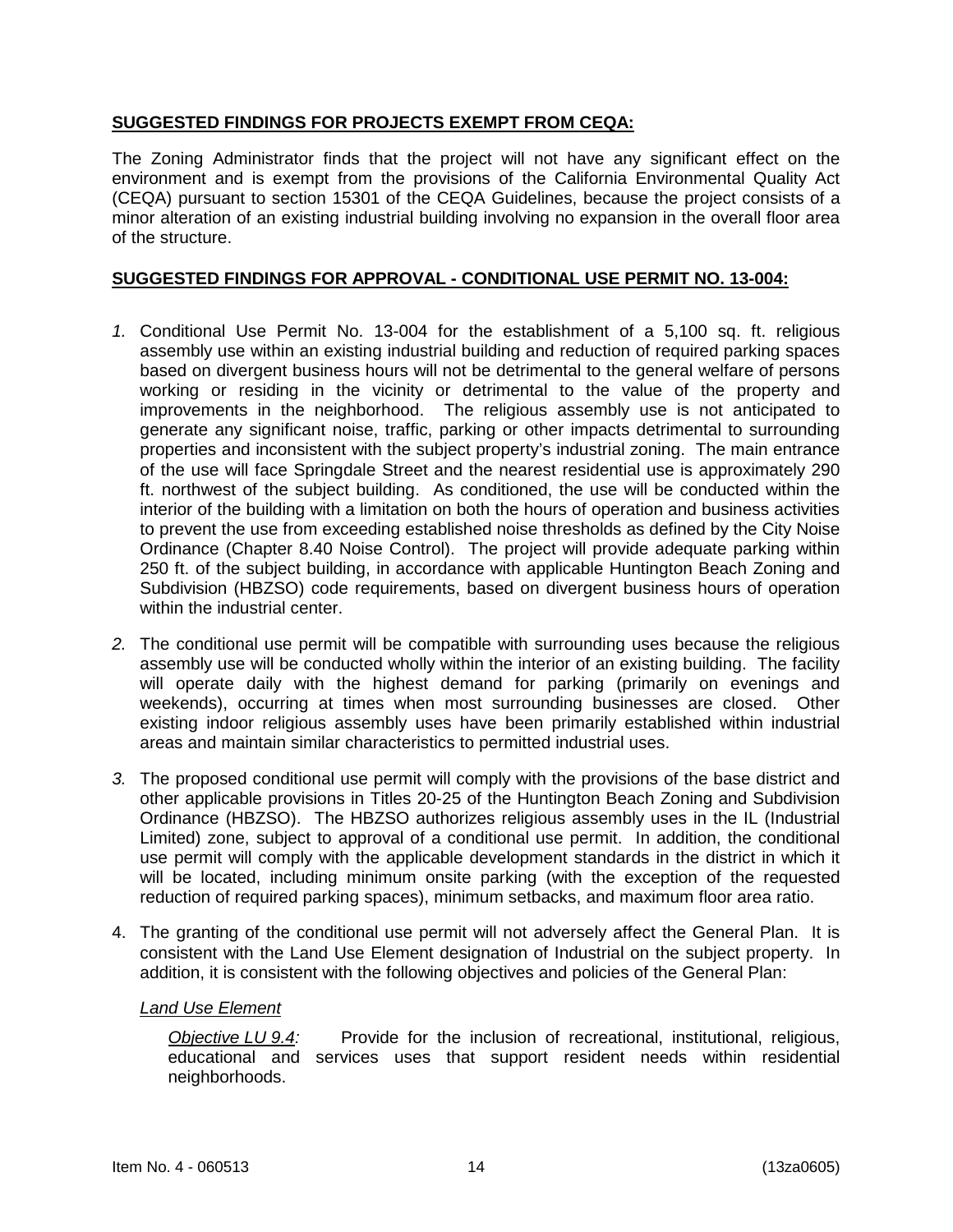*Objective LU 13.1:* Provide for the continuation of existing and development of new uses, such as governmental administrative, public safety, human service, cultural, educational, infrastructure, religious, and other uses that support the needs of existing and future residents and businesses.

*Policy LU 13.1.1:* Allow for the continuation of existing public and private institutional, cultural, educational and health uses at their present locations and development of new uses in areas designated on the Land Use Plan Map in accordance with Policy LU 7.1.1.

*Policy LU13.1.2:* Allow for the continuation of existing and development of new religious facilities in any land use zone where they are compatible with adjacent uses and subject to City review and approval.

The proposed use provides for the establishment of religious services which support the needs of the surrounding community. The proposed reduction in required parking based on divergent hours ensure that adequate parking is provided to serve the proposed use within the existing industrial center. Other existing indoor religious assembly uses are primarily located in industrial areas and maintain similar characteristics of permitted industrial uses.

### **SUGGESTED CONDITIONS OF APPROVAL - CONDITIONAL USE PERMIT NO. 13-004:**

- 1. The site plan, floor plans, and elevations received and dated February 8, 2013 shall be the conceptually approved design.
- 2. Prior to issuance of Certificate of Occupancy, a covenant restricting the mix of uses (manufacturing, warehouse, and religious assembly) based on the parking rate calculation and hours of operation for each use to comply with the parking requirement shall be approved by the Planning Division as to form and content, and recorded with the Office of the County Recorder. A copy of the recorded covenant shall be submitted and filed with the Planning Division.
- 3. Use activities shall be conducted entirely within the interior of the building. Outdoor activities shall be prohibited.
- 4. Hours of operation for assembly and group activities shall be consistent with the project narrative received and dated February 8, 2013.
- 5. CUP No. 13-004 shall become null and void unless exercised within two years of the date of final approval or such extension of time as may be granted by the Director pursuant to a written request submitted to the Planning Department a minimum 30 days prior to the expiration date.
- 6. Incorporating sustainable or "green" building practices into the design of the proposed structures and associated site improvements is highly encouraged. Sustainable building practices may include (but are not limited to) those recommended by the U.S. Green Building Council's Leadership in Energy and Environmental Design (LEED) Program certification [\(http://www.usgbc.org/DisplayPage.aspx?CategoryID=19\)](http://www.usgbc.org/DisplayPage.aspx?CategoryID=19) or Build It Green's Green Building Guidelines and Rating Systems [http://www.builditgreen.org/green-building](http://www.builditgreen.org/green-building-guidelines-rating)[guidelines-rating\)](http://www.builditgreen.org/green-building-guidelines-rating).